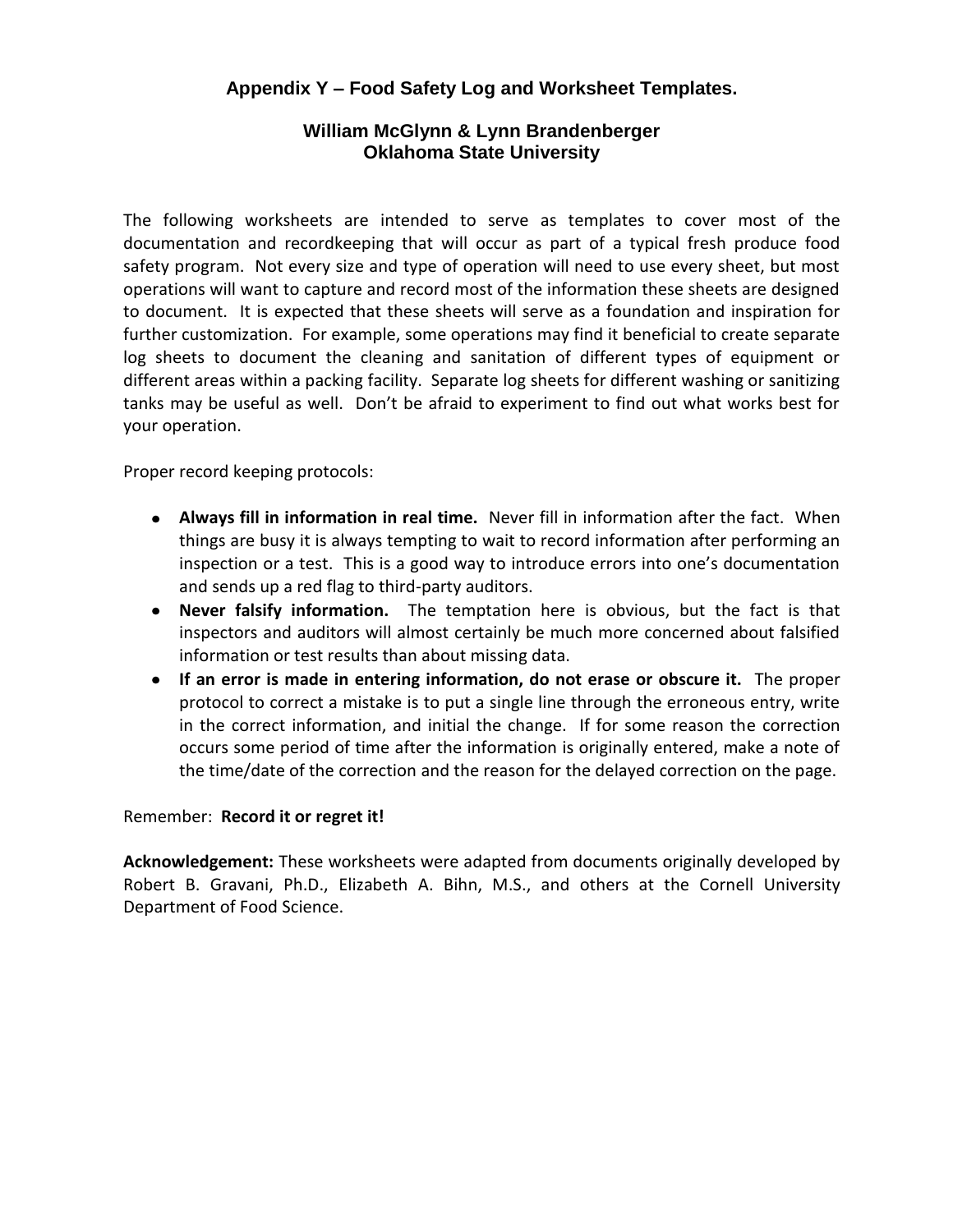# **Worker Training Log**

|                                                                                                                                    | Date: ______________                  |  |  |  |  |
|------------------------------------------------------------------------------------------------------------------------------------|---------------------------------------|--|--|--|--|
| Trainer:<br><u> 1980 - Johann Barn, mars ann an t-Amhain Aonaichte ann an t-Amhain Aonaichte ann an t-Amhain Aonaichte ann an</u>  | Training Time: ________________       |  |  |  |  |
| Location:<br><u> 1989 - Johann John Stoff, deutscher Stoffen und der Stoffen und der Stoffen und der Stoffen und der Stoffen</u>   |                                       |  |  |  |  |
| <b>Subject of training session:</b>                                                                                                |                                       |  |  |  |  |
| <b>Training method:</b><br>  Video<br><b>Example 1</b> Lecture<br>(Please attach any written materials to this log with a staple): | $\Box$ Handout (Check all that apply) |  |  |  |  |
| Please see the food safety plan for overall Worker Training procedures.                                                            |                                       |  |  |  |  |
| <b>Employee Name</b> (please print)                                                                                                | <b>Employee Signature</b>             |  |  |  |  |
| 1.                                                                                                                                 |                                       |  |  |  |  |
| 2.                                                                                                                                 |                                       |  |  |  |  |
| 3.<br><u> 1989 - Johann Barbara, martxa alemaniar arg</u>                                                                          |                                       |  |  |  |  |
| 4.<br><u> 1989 - Johann Barbara, martin amerikan basar dan basa dan basa dan basa dalam basa dalam basa dalam basa dan</u>         |                                       |  |  |  |  |
| 5.<br><u> 1980 - Johann Barbara, martin amerikan basar da</u>                                                                      |                                       |  |  |  |  |
| 6.<br><u> 1989 - Johann Barbara, martin amerikan basar da</u>                                                                      |                                       |  |  |  |  |
| 7.<br><u> 1980 - Johann John Stone, mars eta bat eta bat erroman erroman erroman erroman erroman erroman erroman erroma</u>        |                                       |  |  |  |  |
| 8.<br><u> 1980 - Johann Barbara, martxa alemaniar a</u>                                                                            |                                       |  |  |  |  |
| 9.<br><u> 1989 - Johann Barbara, martxa amerikan personal (h. 1989).</u>                                                           |                                       |  |  |  |  |
| 10. $\qquad \qquad$                                                                                                                |                                       |  |  |  |  |
| 11.<br><u> 1980 - Andrea Aonaichte ann an t-Aonaichte ann an t-Aonaichte ann an t-Aonaichte ann an t-Aonaichte ann an t-</u>       |                                       |  |  |  |  |
| $\begin{array}{c}\n\textbf{12.} \quad \textbf{---} \\ \end{array}$                                                                 |                                       |  |  |  |  |
| 13. $\qquad \qquad$                                                                                                                |                                       |  |  |  |  |
|                                                                                                                                    |                                       |  |  |  |  |
| 15.<br><u> 1989 - John Alexandri, martin amerikan bahasa per</u>                                                                   |                                       |  |  |  |  |
| <b>Reviewed by:</b>                                                                                                                | Title:<br>Date:                       |  |  |  |  |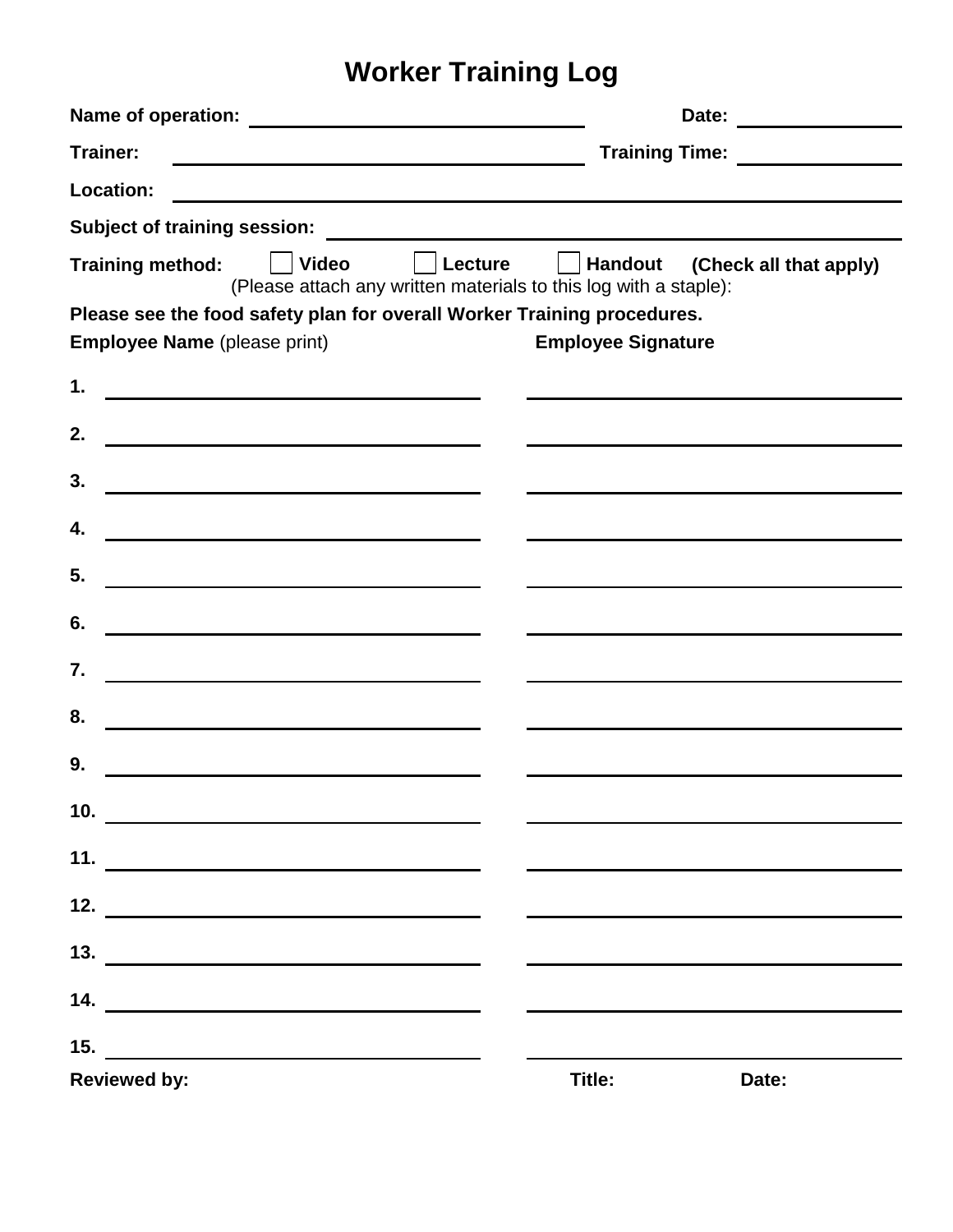### **Site Selection Review**

### **Name of operation:**

**Please see the food safety plan for site selection procedures.**

| <b>Previous Land Use</b><br>(animal, crop production,<br>industrial, dump for industrial,<br>animal, sludge, or biosolids) | <b>Potential for</b><br><b>Livestock and</b><br>Wildlife<br><b>Contamination</b> | <b>Potential for</b><br><b>Wind Borne</b><br><b>Contaminants</b> | <b>Potential for</b><br><b>Surface Water</b><br><b>Contaminants</b> | <b>Test Results*</b> | <b>Initials</b> |
|----------------------------------------------------------------------------------------------------------------------------|----------------------------------------------------------------------------------|------------------------------------------------------------------|---------------------------------------------------------------------|----------------------|-----------------|
|                                                                                                                            |                                                                                  |                                                                  |                                                                     |                      |                 |
|                                                                                                                            |                                                                                  |                                                                  |                                                                     |                      |                 |
|                                                                                                                            |                                                                                  |                                                                  |                                                                     |                      |                 |
|                                                                                                                            |                                                                                  |                                                                  |                                                                     |                      |                 |
|                                                                                                                            |                                                                                  |                                                                  |                                                                     |                      |                 |
|                                                                                                                            |                                                                                  |                                                                  |                                                                     |                      |                 |
|                                                                                                                            |                                                                                  |                                                                  |                                                                     |                      |                 |
|                                                                                                                            |                                                                                  |                                                                  |                                                                     |                      |                 |
|                                                                                                                            |                                                                                  |                                                                  |                                                                     |                      |                 |

\* Attach any testing lab results.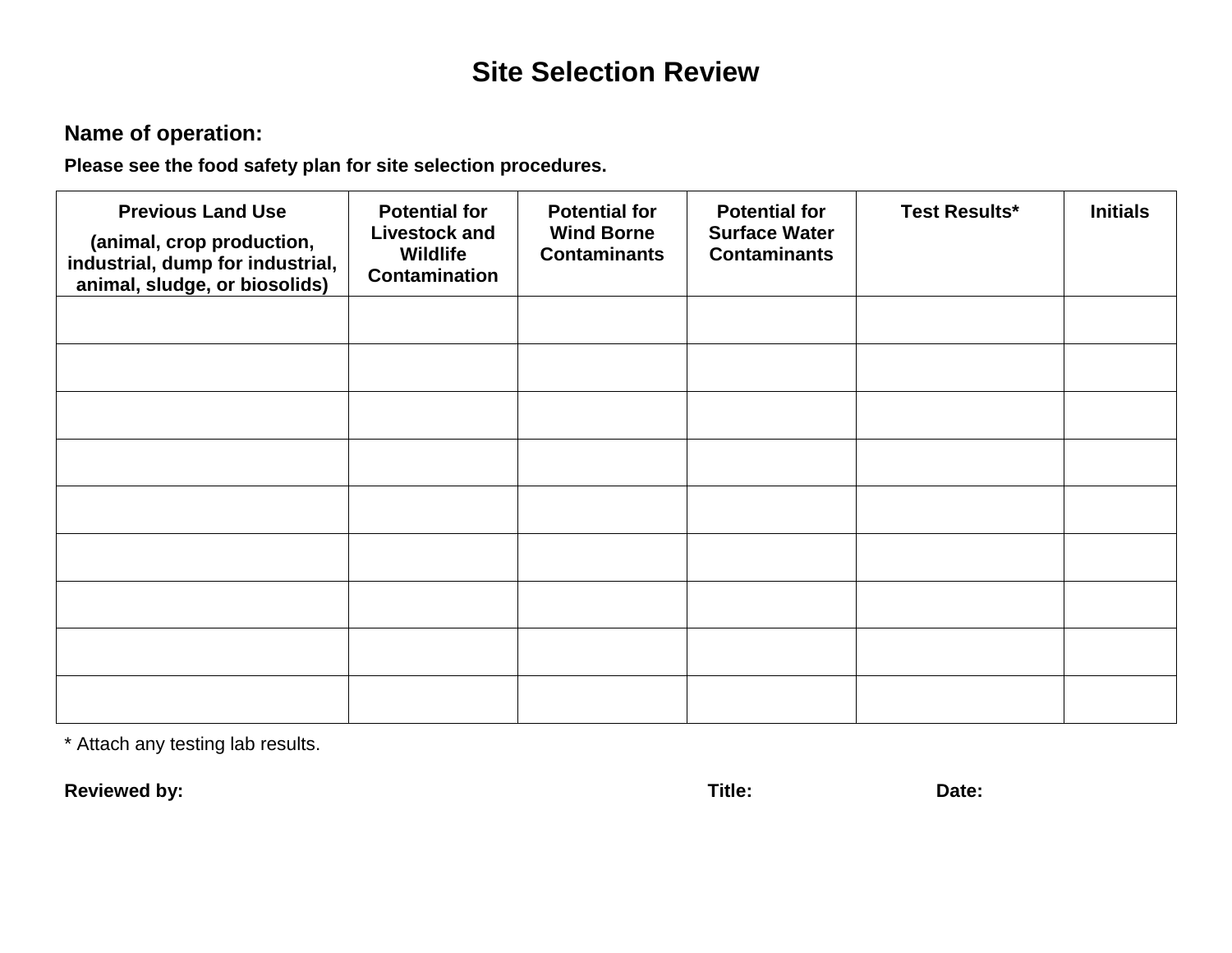### **Field / Packing Shed Restroom Cleaning and Service Log**

#### **Name of operation:**

**Please see the food safety plan for overall field sanitation unit service procedures.**

| <b>Sanitation</b> | <b>Date</b> | <b>Time</b> | <b>Supplies Stocked**</b> |      |                     |                                | <b>Initials</b> |
|-------------------|-------------|-------------|---------------------------|------|---------------------|--------------------------------|-----------------|
| Unit #*           |             |             | Paper<br><b>Towels</b>    | Soap | <b>Toilet Paper</b> | <b>Potable</b><br><b>Water</b> |                 |
|                   |             |             |                           |      |                     |                                |                 |
|                   |             |             |                           |      |                     |                                |                 |
|                   |             |             |                           |      |                     |                                |                 |
|                   |             |             |                           |      |                     |                                |                 |
|                   |             |             |                           |      |                     |                                |                 |
|                   |             |             |                           |      |                     |                                |                 |
|                   |             |             |                           |      |                     |                                |                 |
|                   |             |             |                           |      |                     |                                |                 |
|                   |             |             |                           |      |                     |                                |                 |
|                   |             |             |                           |      |                     |                                |                 |
|                   |             |             |                           |      |                     |                                |                 |

\* Restroom number as identified on field map or packing shed diagram.

\*\* Sanitation supplies are single use towels, toilet paper, hand or anti-bacterial soap, potable water for hand washing. If contracted with sanitation company, attach service/cleaning receipt.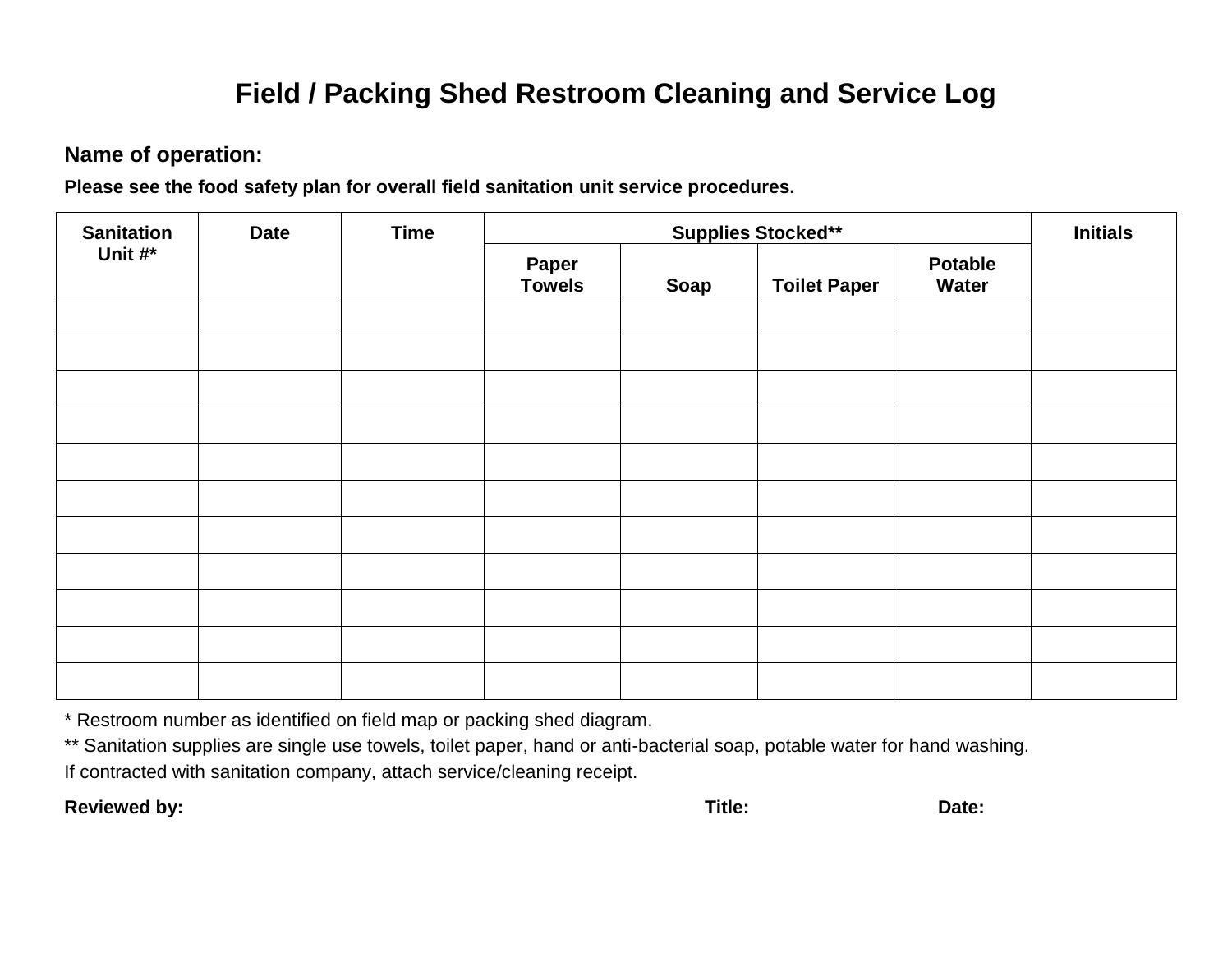# **Field Harvest / Processing / Packing Cleaning Log**

#### **Name of operation:**

**Please see the food safety plan for overall cleaning procedures and time intervals.**

| <b>Date</b> | <b>Time</b> |                                            | <b>Cleaning List (check each)</b>  |                     |                       |                       |                                                  |  |  |
|-------------|-------------|--------------------------------------------|------------------------------------|---------------------|-----------------------|-----------------------|--------------------------------------------------|--|--|
|             |             | <b>Knives and</b><br>Personal<br>equipment | <b>Harvest</b><br><b>Machinery</b> | <b>Harvest Bins</b> | <b>Field Trailers</b> | <b>Field Tractors</b> | <b>Field Storage</b><br>Area<br><b>Inspected</b> |  |  |
|             |             |                                            |                                    |                     |                       |                       |                                                  |  |  |
|             |             |                                            |                                    |                     |                       |                       |                                                  |  |  |
|             |             |                                            |                                    |                     |                       |                       |                                                  |  |  |
|             |             |                                            |                                    |                     |                       |                       |                                                  |  |  |
|             |             |                                            |                                    |                     |                       |                       |                                                  |  |  |
|             |             |                                            |                                    |                     |                       |                       |                                                  |  |  |
|             |             |                                            |                                    |                     |                       |                       |                                                  |  |  |
|             |             |                                            |                                    |                     |                       |                       |                                                  |  |  |
|             |             |                                            |                                    |                     |                       |                       |                                                  |  |  |
|             |             |                                            |                                    |                     |                       |                       |                                                  |  |  |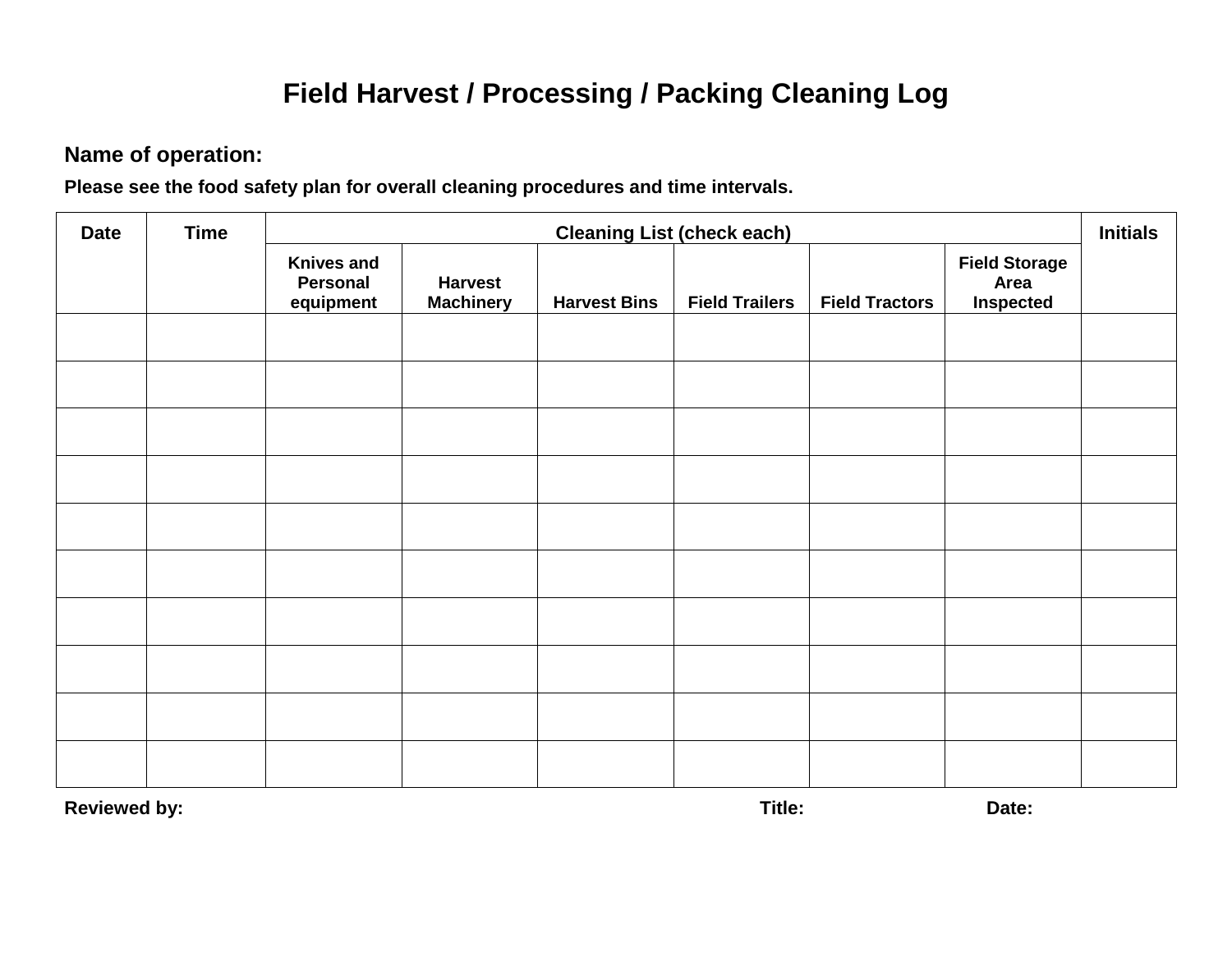### **Processing / Packing Line / Facility Cleaning Log**

### **Name of operation:**

**Please see the food safety plan for overall cleaning procedures and time intervals.**

| <b>Date</b> | <b>Time</b> |                                  | <b>Cleaning List (check each)</b>                   |                                                      |                     |                             |                           |  |  |
|-------------|-------------|----------------------------------|-----------------------------------------------------|------------------------------------------------------|---------------------|-----------------------------|---------------------------|--|--|
|             |             | <b>Produce</b><br>receiving area | <b>Produce</b><br><b>Contact</b><br><b>Surfaces</b> | Washing /<br>Cooling /<br>Sanitizing<br><b>Tanks</b> | <b>Floor drains</b> | <b>Trash</b><br>receptacles | <b>Storage</b><br>area(s) |  |  |
|             |             |                                  |                                                     |                                                      |                     |                             |                           |  |  |
|             |             |                                  |                                                     |                                                      |                     |                             |                           |  |  |
|             |             |                                  |                                                     |                                                      |                     |                             |                           |  |  |
|             |             |                                  |                                                     |                                                      |                     |                             |                           |  |  |
|             |             |                                  |                                                     |                                                      |                     |                             |                           |  |  |
|             |             |                                  |                                                     |                                                      |                     |                             |                           |  |  |
|             |             |                                  |                                                     |                                                      |                     |                             |                           |  |  |
|             |             |                                  |                                                     |                                                      |                     |                             |                           |  |  |
|             |             |                                  |                                                     |                                                      |                     |                             |                           |  |  |
|             |             |                                  |                                                     |                                                      |                     |                             |                           |  |  |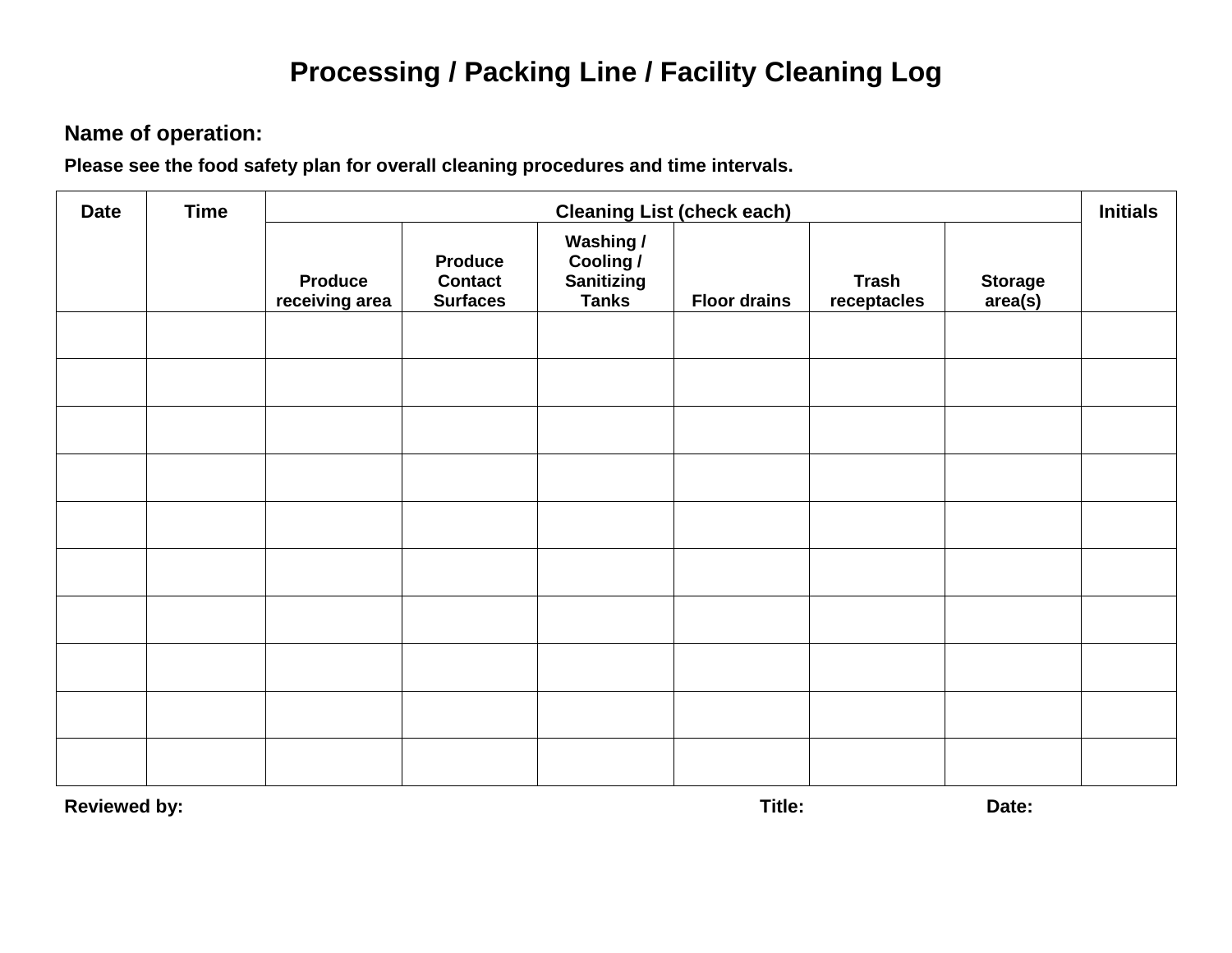### **Washing / Cooling / Sanitizing Water Treatment Log**

#### **Name of operation:**

**Please see the food safety plan for overall water treatment procedures and testing time intervals.**

| <b>Date</b> | <b>Time</b> | <b>Water pH</b><br>Level | <b>Type of</b><br><b>Chemical</b><br><b>Used</b> | <b>Tested</b><br><b>Strength of</b><br><b>Solution</b> | <b>Amount of</b><br><b>Sanitizer</b><br><b>Added</b> | Type of<br>Produce<br><b>Being Run</b> | <b>Initials</b> |
|-------------|-------------|--------------------------|--------------------------------------------------|--------------------------------------------------------|------------------------------------------------------|----------------------------------------|-----------------|
|             |             |                          |                                                  |                                                        |                                                      |                                        |                 |
|             |             |                          |                                                  |                                                        |                                                      |                                        |                 |
|             |             |                          |                                                  |                                                        |                                                      |                                        |                 |
|             |             |                          |                                                  |                                                        |                                                      |                                        |                 |
|             |             |                          |                                                  |                                                        |                                                      |                                        |                 |
|             |             |                          |                                                  |                                                        |                                                      |                                        |                 |
|             |             |                          |                                                  |                                                        |                                                      |                                        |                 |
|             |             |                          |                                                  |                                                        |                                                      |                                        |                 |
|             |             |                          |                                                  |                                                        |                                                      |                                        |                 |
|             |             |                          |                                                  |                                                        |                                                      |                                        |                 |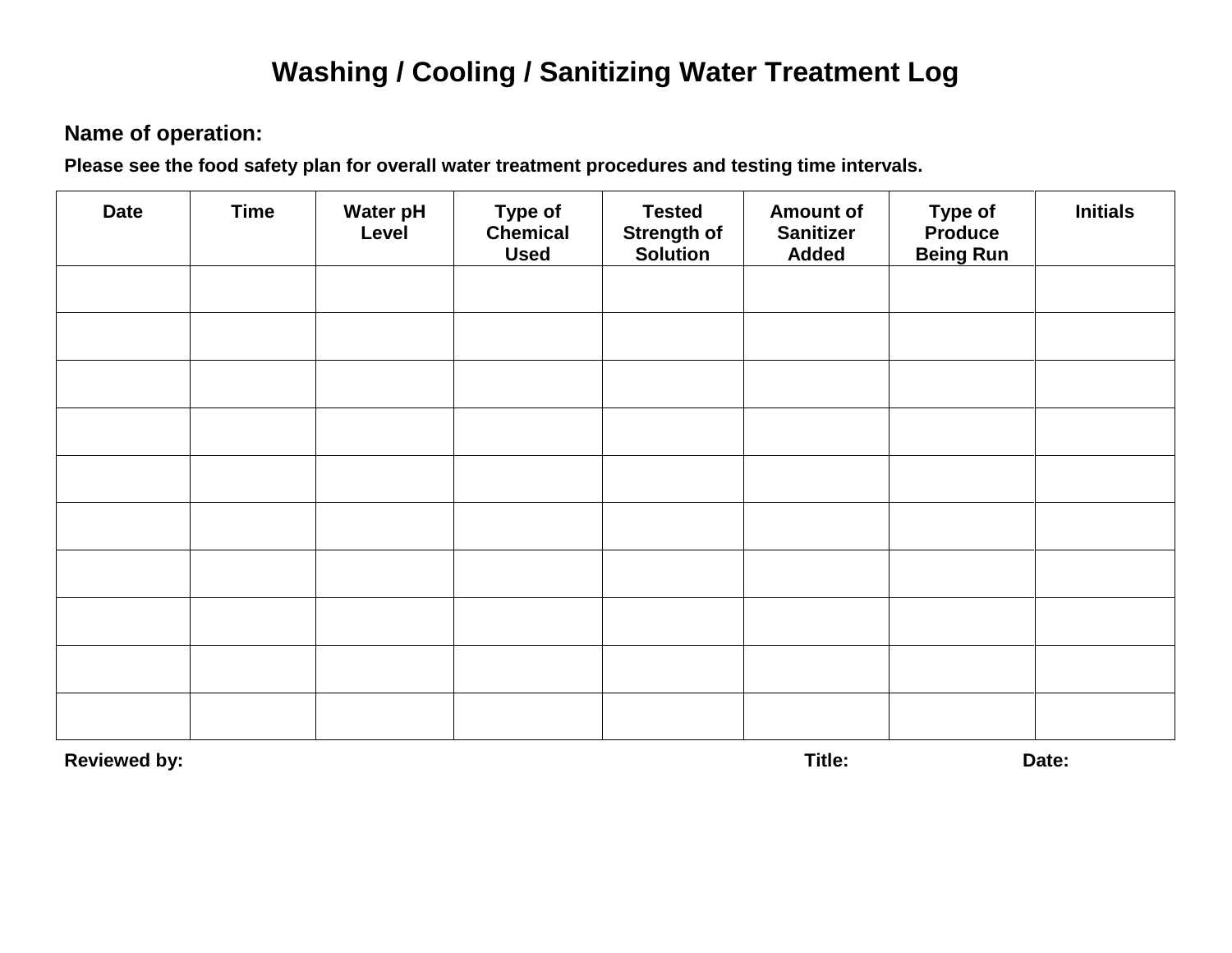### **Irrigation / Spray Water Treatment Log**

### **Name of operation:**

**Please see the food safety plan for irrigation / spray water testing procedures and time intervals.**

| Water Source (surface, well, etc.) | <b>Test Date</b> | <b>Test Results*</b> | <b>Corrective Actions Taken (if necessary)</b> | <b>Initials</b> |
|------------------------------------|------------------|----------------------|------------------------------------------------|-----------------|
|                                    |                  |                      |                                                |                 |
|                                    |                  |                      |                                                |                 |
|                                    |                  |                      |                                                |                 |
|                                    |                  |                      |                                                |                 |
|                                    |                  |                      |                                                |                 |
|                                    |                  |                      |                                                |                 |
|                                    |                  |                      |                                                |                 |
|                                    |                  |                      |                                                |                 |
|                                    |                  |                      |                                                |                 |
|                                    |                  |                      |                                                |                 |

\* Attach testing lab results.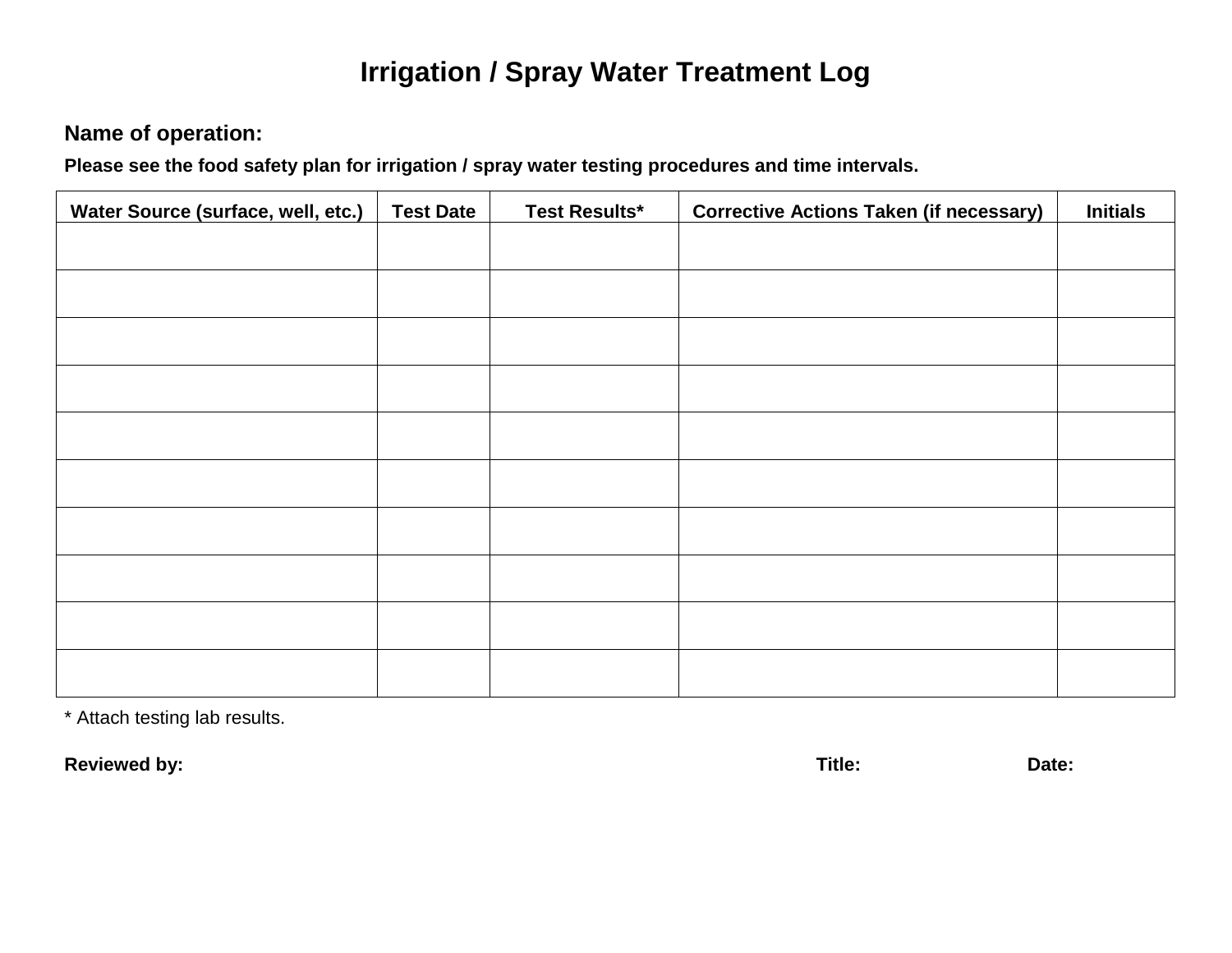### **Pest/Rodent Control Log**

#### **Name of operation:**

**Please see the food safety plan for overall Pest/Rodent control procedures.**

| Company<br>Used* or self | Date of<br><b>Service or</b><br>action taken | <b>Type of</b><br><b>Pest</b> | <b>Type of</b><br>Control** | <b>Location of Traps</b> | <b>Traps</b><br><b>Checked</b><br>(date) | <b>Disposal</b><br>means | <b>Initials</b> |
|--------------------------|----------------------------------------------|-------------------------------|-----------------------------|--------------------------|------------------------------------------|--------------------------|-----------------|
|                          |                                              |                               |                             |                          |                                          |                          |                 |
|                          |                                              |                               |                             |                          |                                          |                          |                 |
|                          |                                              |                               |                             |                          |                                          |                          |                 |
|                          |                                              |                               |                             |                          |                                          |                          |                 |
|                          |                                              |                               |                             |                          |                                          |                          |                 |
|                          |                                              |                               |                             |                          |                                          |                          |                 |

\*If using a company for service, attach report or receipt of service for each of their visits.

\*\*List type of control methods used such as exclusion, traps, poison, repellants, etc.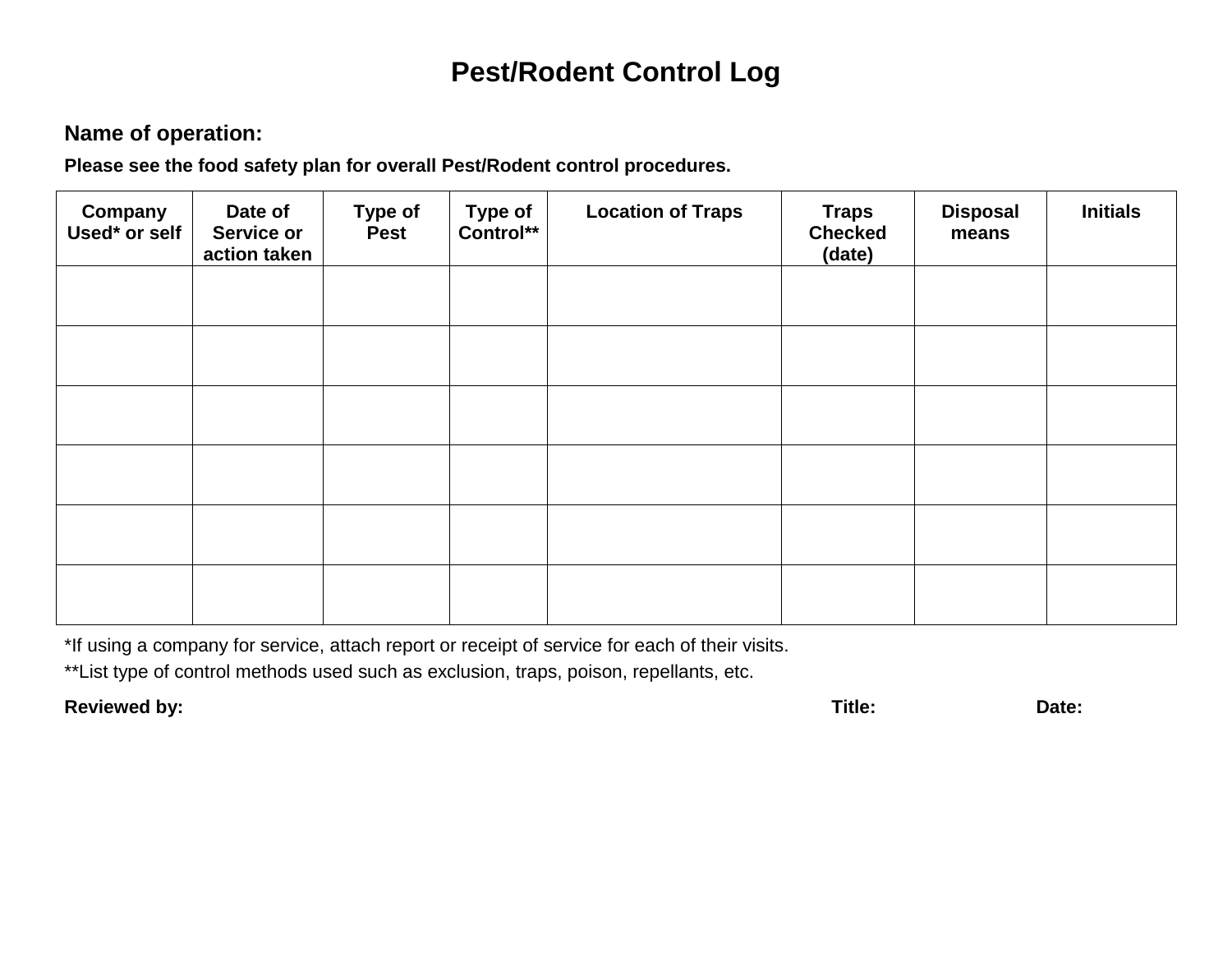### **Animal Control Log**

#### **Name of operation:**

**Please see the food safety plan for overall animal/wildlife control procedures.**

| <b>Date</b> | <b>Company /<br/>Agency Used* or</b><br>self | Animal<br><b>Concern</b><br>(species) | Type of Control** | <b>Action Taken</b> | <b>Initials</b> |
|-------------|----------------------------------------------|---------------------------------------|-------------------|---------------------|-----------------|
|             |                                              |                                       |                   |                     |                 |
|             |                                              |                                       |                   |                     |                 |
|             |                                              |                                       |                   |                     |                 |
|             |                                              |                                       |                   |                     |                 |
|             |                                              |                                       |                   |                     |                 |
|             |                                              |                                       |                   |                     |                 |
|             |                                              |                                       |                   |                     |                 |

\*If using a company for service, attach report or receipt of service for each of their visits.

\*\*List type of control methods used such as exclusion, traps, poison, repellants, etc.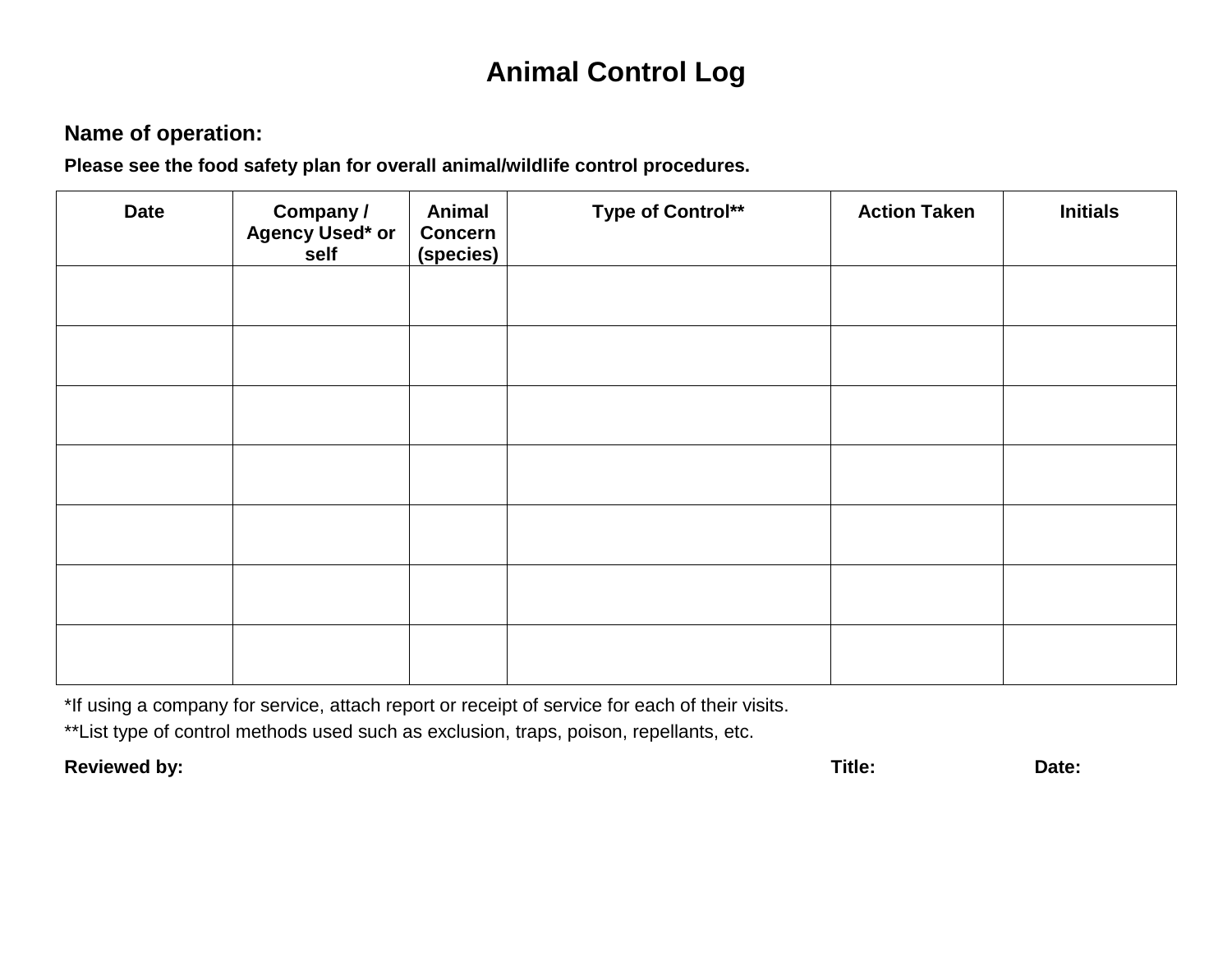### **Cooler Temperature Log**

### **Name of operation:**

#### **Cooler number: Thermometer number:**

**Please see the food safety plan for overall temperature control procedures and thermometer calibration instructions**

| <b>Date</b> | <b>Thermometer</b><br>calibrated |    | <b>Recorded temperature</b> |  | <b>Corrective actions taken (if</b><br>necessary): | <b>Result of corrective actions and</b><br>date accomplished | <b>Initials</b> |
|-------------|----------------------------------|----|-----------------------------|--|----------------------------------------------------|--------------------------------------------------------------|-----------------|
|             | date                             | AM | <b>PM</b>                   |  |                                                    |                                                              |                 |
|             |                                  |    |                             |  |                                                    |                                                              |                 |
|             |                                  |    |                             |  |                                                    |                                                              |                 |
|             |                                  |    |                             |  |                                                    |                                                              |                 |
|             |                                  |    |                             |  |                                                    |                                                              |                 |
|             |                                  |    |                             |  |                                                    |                                                              |                 |
|             |                                  |    |                             |  |                                                    |                                                              |                 |
|             |                                  |    |                             |  |                                                    |                                                              |                 |
|             |                                  |    |                             |  |                                                    |                                                              |                 |
|             |                                  |    |                             |  |                                                    |                                                              |                 |
|             |                                  |    |                             |  |                                                    |                                                              |                 |
|             |                                  |    |                             |  |                                                    |                                                              |                 |
|             |                                  |    |                             |  |                                                    |                                                              |                 |
|             | <b>Reviewed by:</b>              |    |                             |  | Title:<br>Date:                                    |                                                              |                 |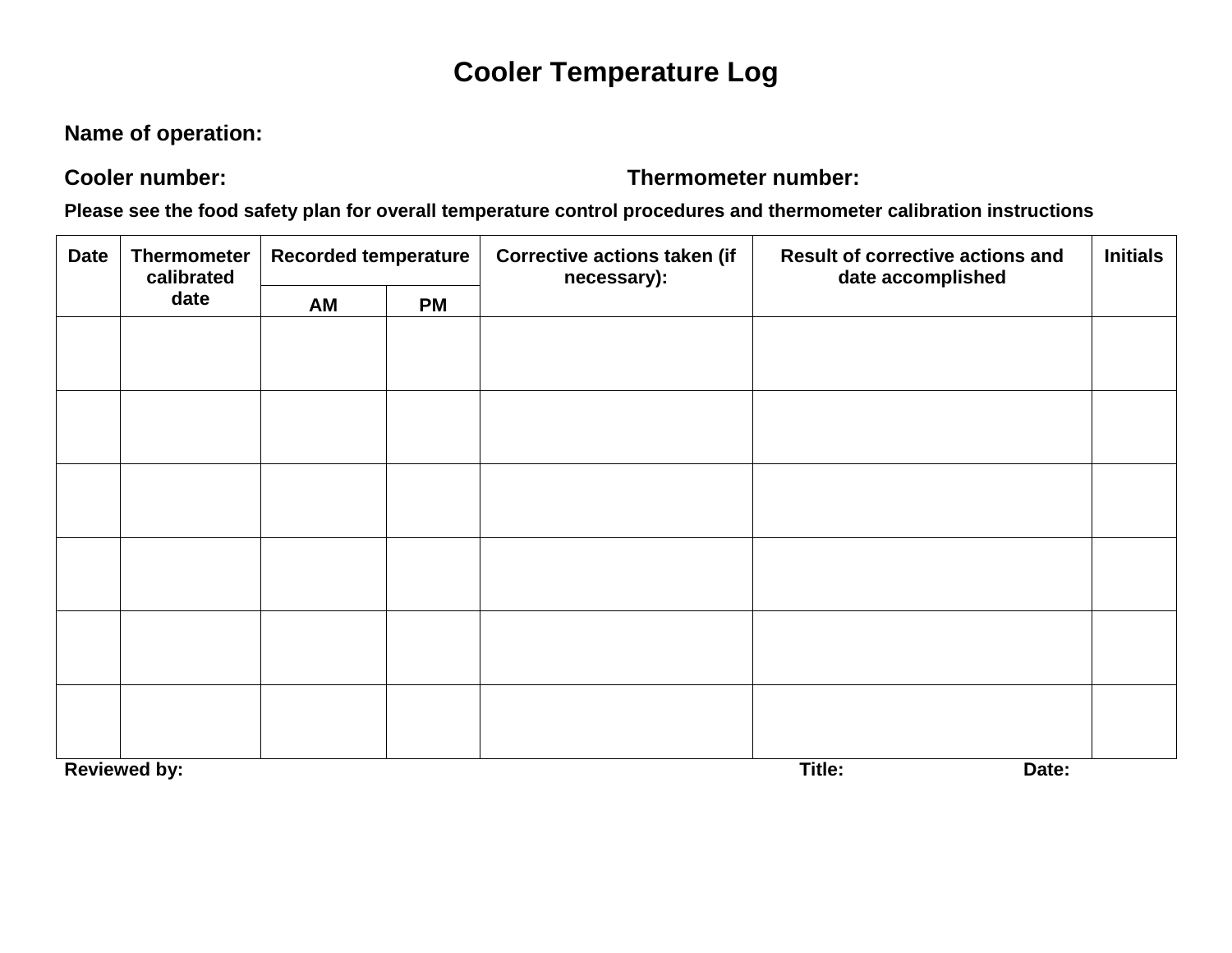### A note on calibration of your thermometer $1$

Melting point of ice method (requires a thermometer that may be calibrated by adjusting a movable back plate on which temperature gradations appear):

- 1. Place ice in a container and let it melt.
- 2. Stir to make sure that the temperature in the ice/water mixture is uniform throughout the container.
- 3. When the ice is partially melted and the container is filled with a 50/50 ice and water solution, insert the thermometer and wait until the needle indicator stabilizes. The thermometer should be 32°F (0°C).
- 4. If the thermometer is not reading 32°F (0°C), it should be adjusted by holding the head of the thermometer firmly and using a small wrench to turn the calibration (hex) nut under the head until the indicator reads 32° (0°C).

An important item to remember as you are calibrating your thermometer using the melting point of ice method is to never add water to ice to create an ice/water mixture because this mixture will *not* stabilize at 32°F (0°C) for some time, but will instead be at higher temperatures. The calibration will be much more accurate if you allow ice to melt to create an ice/water mixture.

1. This information on thermometer calibration is taken from "Food Store Sanitation", 1998, Sixth Edition, Gravani, Robert B., Rishoi, Don C., Cornell University Food Industry Management Distance Education Program, Lebhar-Friedman Books, Chain Store Publishing Corp.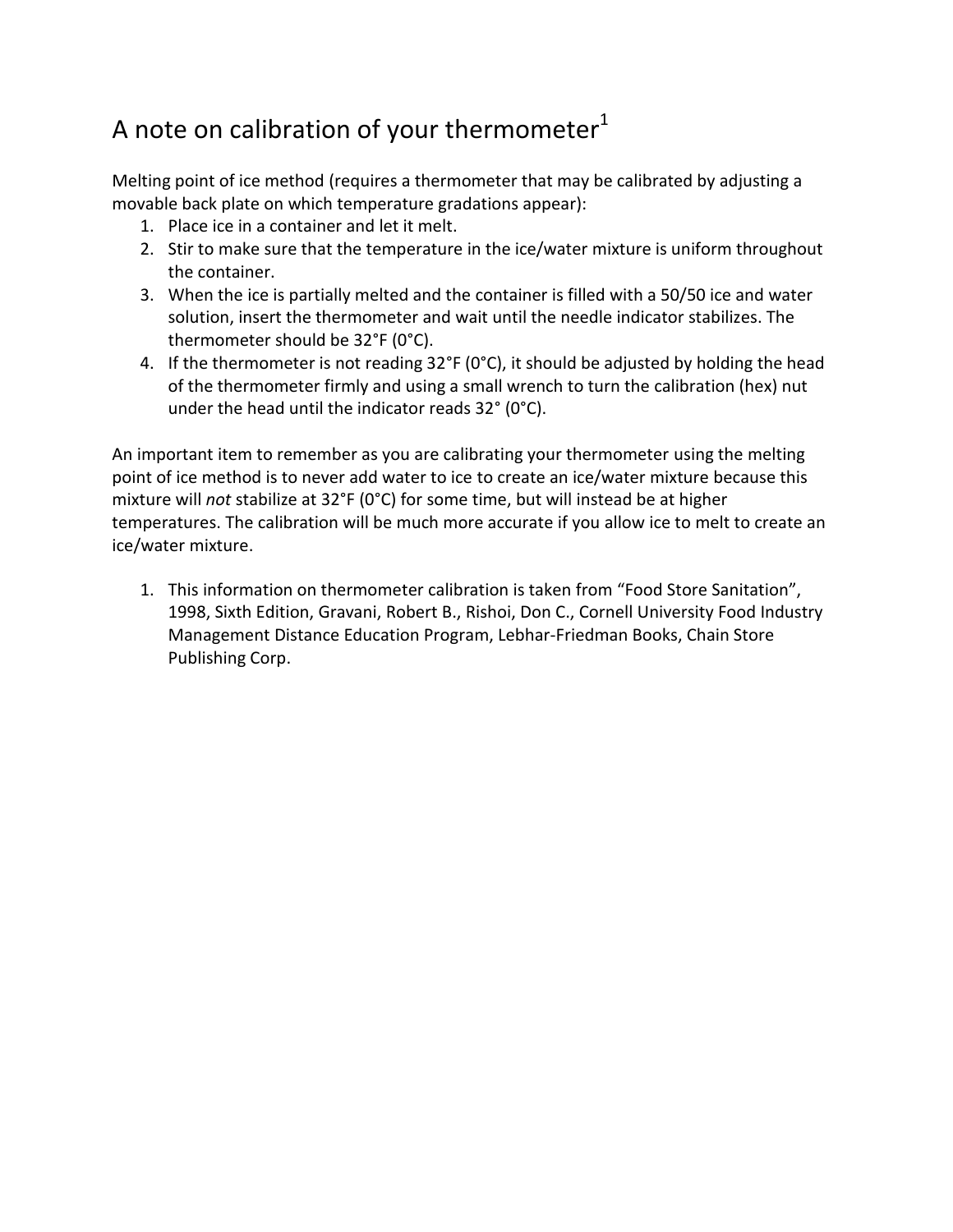# **Truck Checklist**

### **Name of operation:**

**Please see the food safety plan for overall truck checking procedures.**

| <b>Date</b> | <b>Trucking</b><br>Company | <b>Truck</b><br>clean<br>(Y/N) | If no, state the<br>problem (off<br>odor, debris, etc.) | <b>Corrective Action</b> | <b>Truck</b><br>temp at<br>Loading | <b>Temp data</b><br>logger in<br>load (Y/N) | <b>Initials</b> |
|-------------|----------------------------|--------------------------------|---------------------------------------------------------|--------------------------|------------------------------------|---------------------------------------------|-----------------|
|             |                            |                                |                                                         |                          |                                    |                                             |                 |
|             |                            |                                |                                                         |                          |                                    |                                             |                 |
|             |                            |                                |                                                         |                          |                                    |                                             |                 |
|             |                            |                                |                                                         |                          |                                    |                                             |                 |
|             |                            |                                |                                                         |                          |                                    |                                             |                 |
|             |                            |                                |                                                         |                          |                                    |                                             |                 |
|             |                            |                                |                                                         |                          |                                    |                                             |                 |
|             |                            |                                |                                                         |                          |                                    |                                             |                 |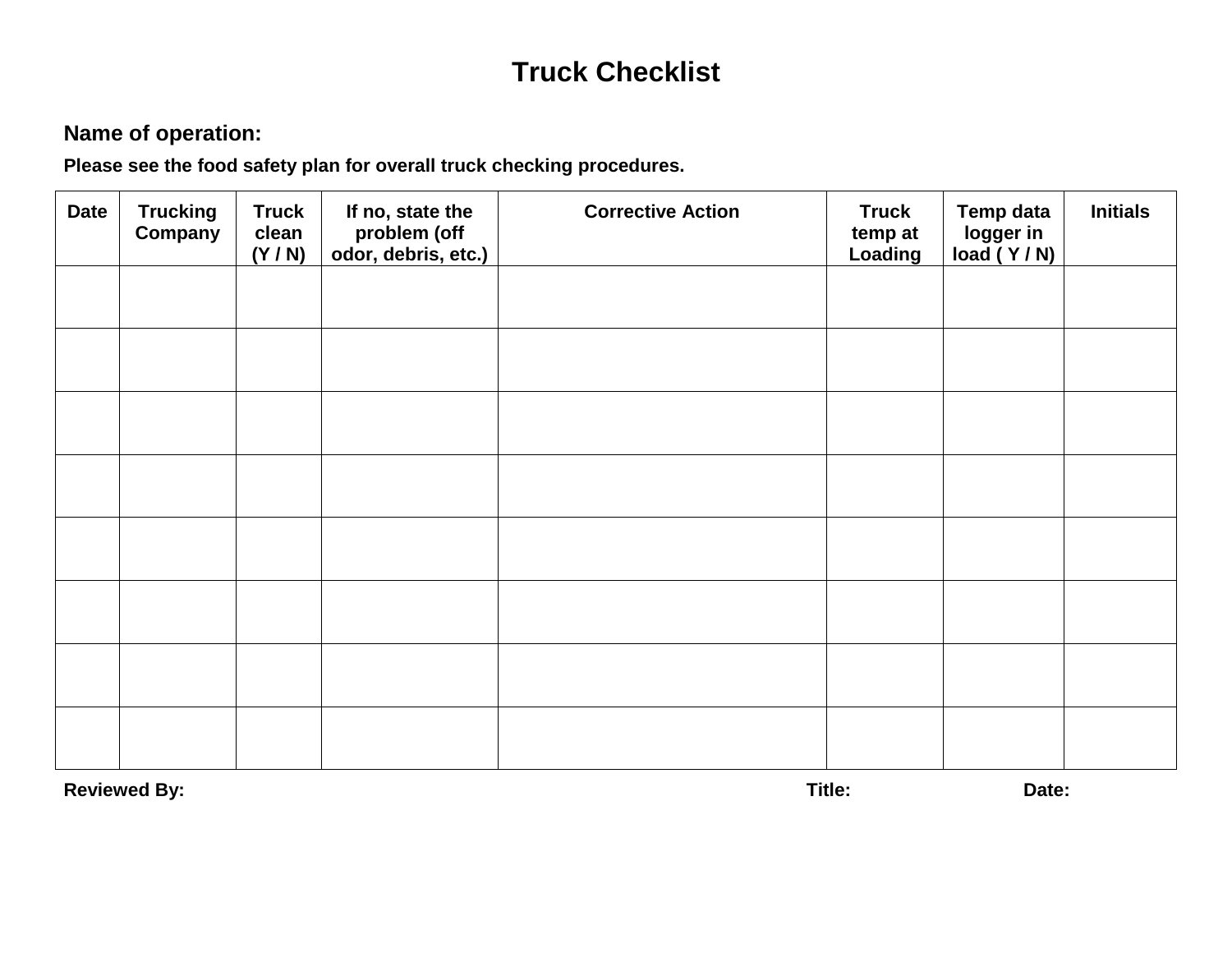# **Illness/Injury Reporting log**

### **Name of operation:**

**Please see the food safety plan for overall illness/injury reporting procedures.**

| <b>Date</b>         | <b>Name of Employee</b> | Injury sustained /<br><b>Illness reported</b> | Action taken (ice applied,<br>bandaged, sent to hospital, etc.) | Did employee<br>return to<br>work? (Y / N) | <b>Initials</b> |
|---------------------|-------------------------|-----------------------------------------------|-----------------------------------------------------------------|--------------------------------------------|-----------------|
|                     |                         |                                               |                                                                 |                                            |                 |
|                     |                         |                                               |                                                                 |                                            |                 |
|                     |                         |                                               |                                                                 |                                            |                 |
|                     |                         |                                               |                                                                 |                                            |                 |
|                     |                         |                                               |                                                                 |                                            |                 |
|                     |                         |                                               |                                                                 |                                            |                 |
|                     |                         |                                               |                                                                 |                                            |                 |
|                     |                         |                                               |                                                                 |                                            |                 |
| <b>Reviewed By:</b> |                         |                                               | Title:                                                          | Date:                                      |                 |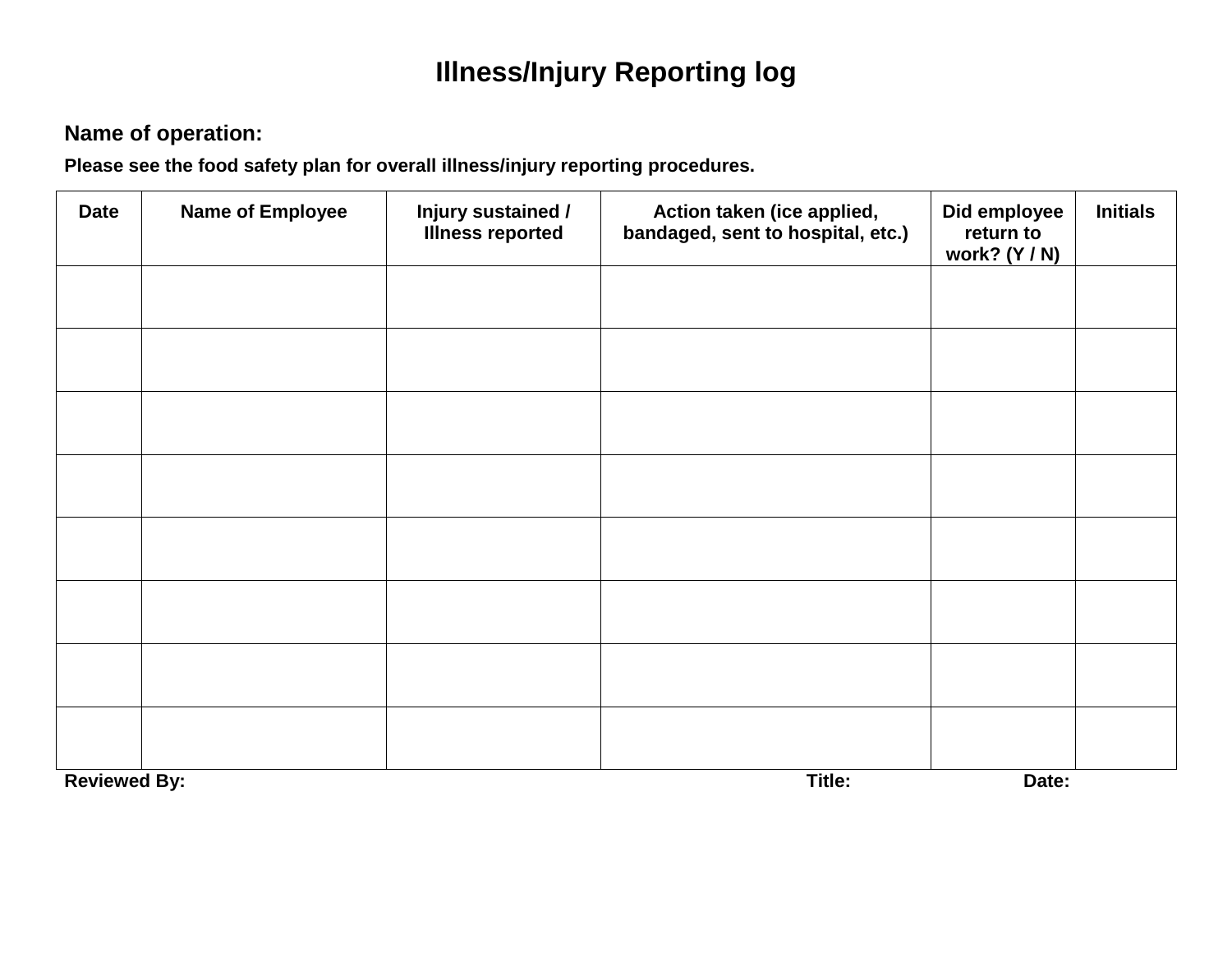# **First Aid Kit Monitoring log**

### **Name of operation:**

**Please see the food safety plan for overall first aid kit monitoring.**

| <b>Date</b> | Location of First Aid Kit or # | <b>Checked &amp;</b><br><b>Stocked</b> | If restocked, list added items here (band aids,<br>ointment, etc) | <b>Initials</b> |
|-------------|--------------------------------|----------------------------------------|-------------------------------------------------------------------|-----------------|
|             |                                |                                        |                                                                   |                 |
|             |                                |                                        |                                                                   |                 |
|             |                                |                                        |                                                                   |                 |
|             |                                |                                        |                                                                   |                 |
|             |                                |                                        |                                                                   |                 |
|             |                                |                                        |                                                                   |                 |
|             |                                |                                        |                                                                   |                 |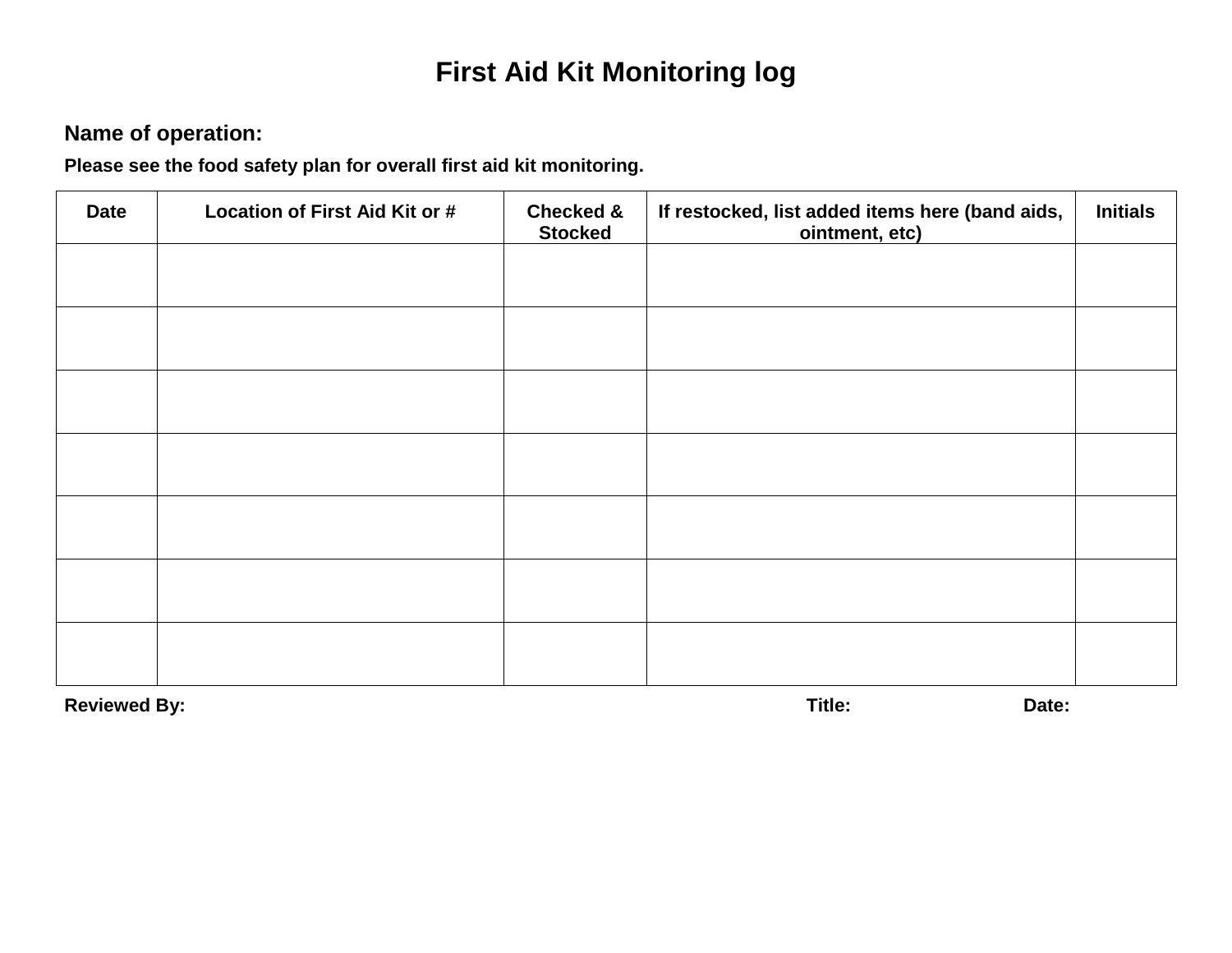### **Fertilizer / Compost / Manure Applications log**

#### **Name of operation:**

**Please see the food safety plan for overall manure application procedures**

| <b>Date</b> | <b>Field</b><br>Location | <b>Material</b><br>applied | Rate<br>(ton/acre) | Composted?<br>(Y/N) | Incorporated?<br>(Y/N) | <b>Supplier</b> | Date Crop<br><b>Planted</b> | <b>Date Crop</b><br><b>Harvested</b> | <b>Initials</b> |
|-------------|--------------------------|----------------------------|--------------------|---------------------|------------------------|-----------------|-----------------------------|--------------------------------------|-----------------|
|             |                          |                            |                    |                     |                        |                 |                             |                                      |                 |
|             |                          |                            |                    |                     |                        |                 |                             |                                      |                 |
|             |                          |                            |                    |                     |                        |                 |                             |                                      |                 |
|             |                          |                            |                    |                     |                        |                 |                             |                                      |                 |
|             |                          |                            |                    |                     |                        |                 |                             |                                      |                 |
|             |                          |                            |                    |                     |                        |                 |                             |                                      |                 |
|             |                          |                            |                    |                     |                        |                 |                             |                                      |                 |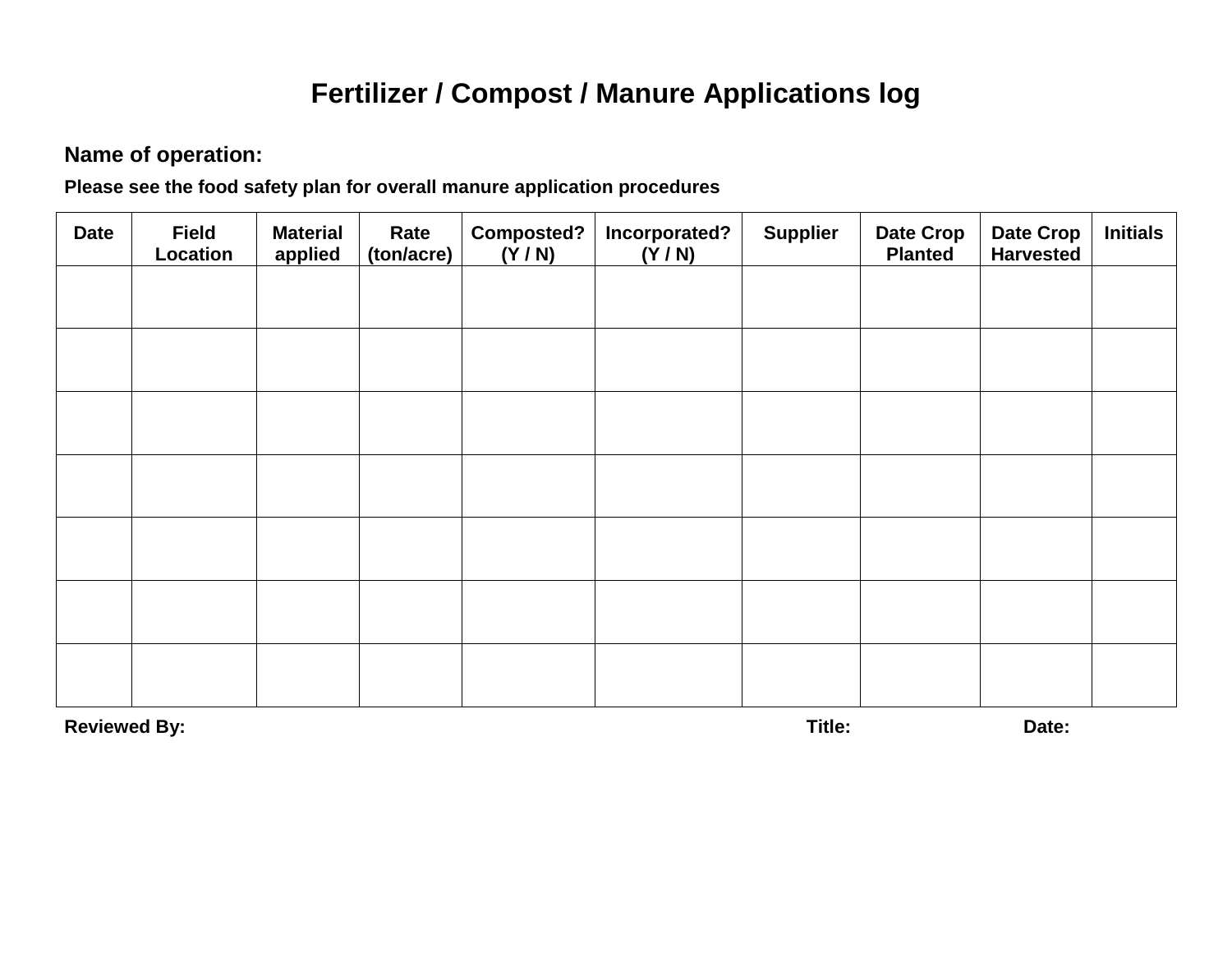# **Produce Tracing Log**

### **Name of operation: Date:**

**Please see the food safety plan for overall traceback procedures.**

| <b>Harvest</b><br>date | Crop | <b>Field</b><br>Location | <b>Harvester</b><br>Name / ID | <b>Packing</b><br>date | <b>Packer</b><br>Name / ID | <b>Shipping</b><br>date | <b>Shipper</b> | <b>Customer</b> | <b>Initials</b> |
|------------------------|------|--------------------------|-------------------------------|------------------------|----------------------------|-------------------------|----------------|-----------------|-----------------|
|                        |      |                          |                               |                        |                            |                         |                |                 |                 |
|                        |      |                          |                               |                        |                            |                         |                |                 |                 |
|                        |      |                          |                               |                        |                            |                         |                |                 |                 |
|                        |      |                          |                               |                        |                            |                         |                |                 |                 |
|                        |      |                          |                               |                        |                            |                         |                |                 |                 |
|                        |      |                          |                               |                        |                            |                         |                |                 |                 |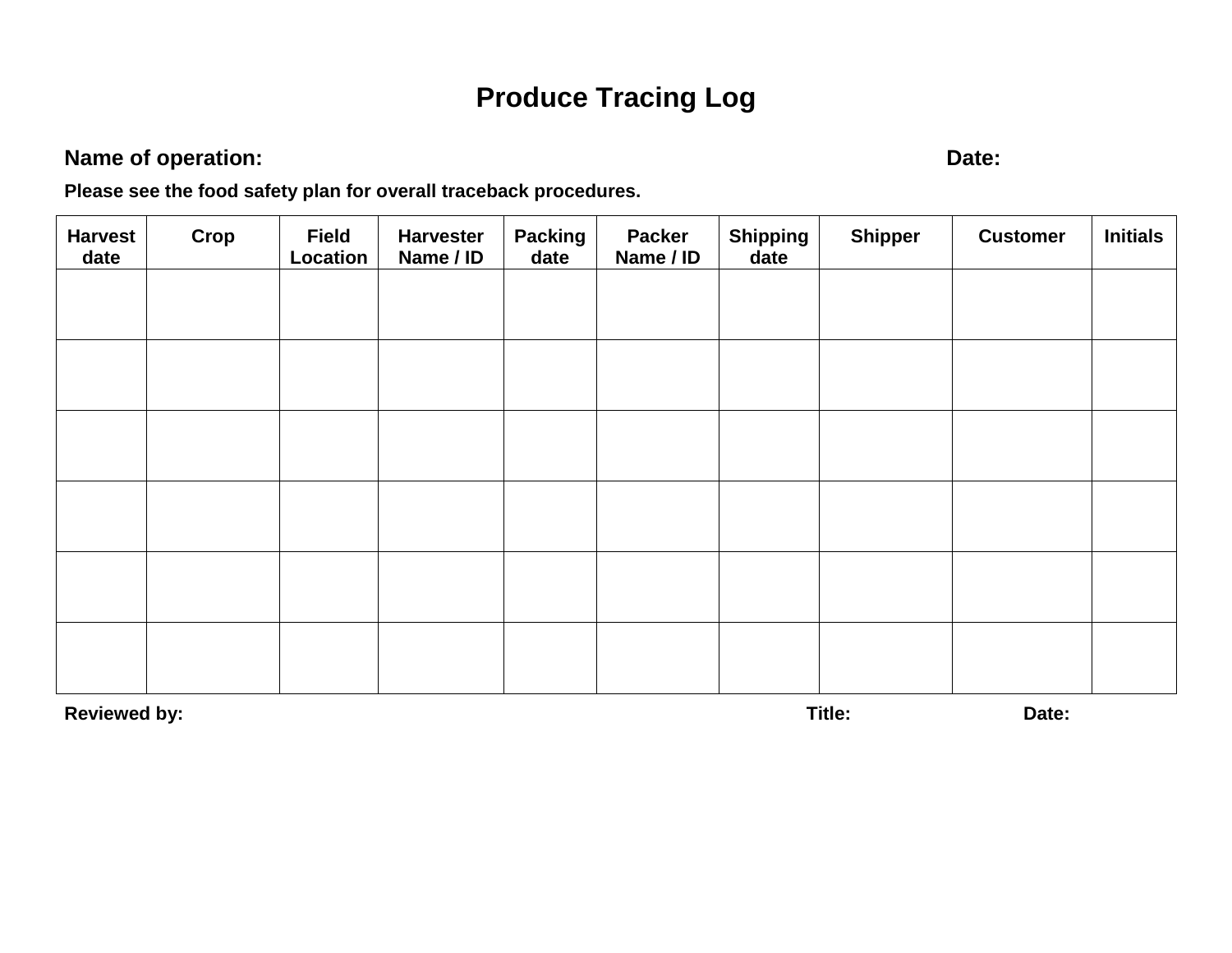### **Recall / Traceback Log**

| Name of operation: | Date: |
|--------------------|-------|
|                    |       |

**Conducted by: Lot:**

#### **Product traced:**

**Please see the food safety plan for overall traceback procedures.**

|                        |                  | <b>Step backward</b>   |               | <b>Step forward</b>     |                          |                                                                                   |                                                                    |
|------------------------|------------------|------------------------|---------------|-------------------------|--------------------------|-----------------------------------------------------------------------------------|--------------------------------------------------------------------|
| <b>Harvest</b><br>date | <b>Harvester</b> | <b>Packing</b><br>date | <b>Packer</b> | <b>Shipping</b><br>date | Customer(s)<br>contacted | <b>Amount of</b><br>product<br>remaining from<br>original shipment<br>at customer | <b>Disposition of</b><br>product which<br>could not be<br>recalled |
|                        |                  |                        |               |                         |                          |                                                                                   |                                                                    |